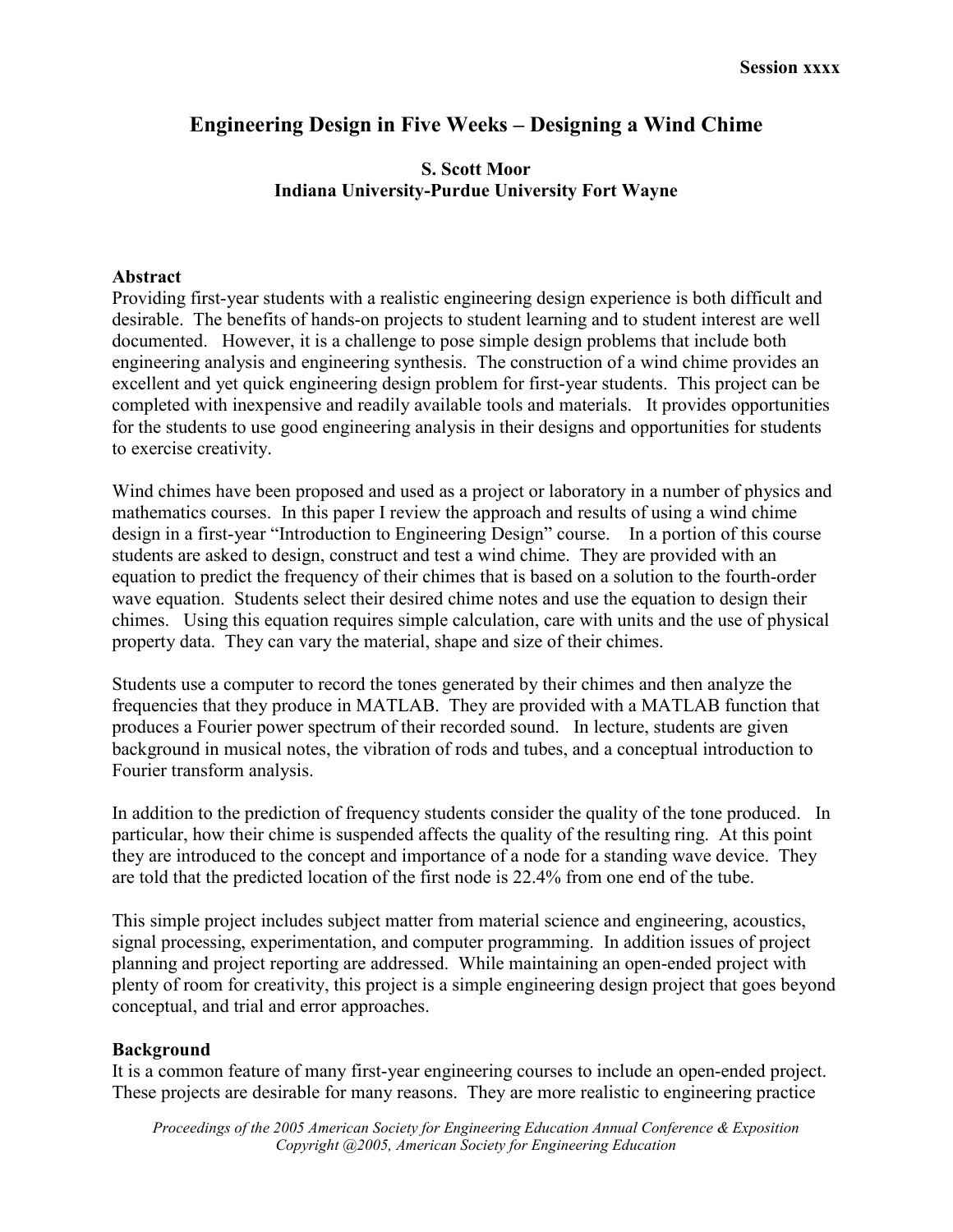than simply assigning textbook analysis problems because they include many "soft skills" as well as analytic skills. They are often more interesting to first-year students and can be helpful with retention issues. The active (hands-on) nature makes them better learning experiences than traditional lecture content.

However it is difficult to find projects which encompass the breadth of engineering skills including engineering science, project management, group interaction, technical communication, spatial thinking and layout, creative problem solving, etc. It is particularly difficult in the firstyear due to the lack of maturity in engineering analysis and in life experience. Various programs have taken different strategies to implementing projects in the first year. Some programs have opted to include laboratory experiences,  $\frac{1}{2}$  reverse engineering,<sup>3</sup> or design projects.<sup>4,5,6</sup> In many cases programs will use some mix of these three strategies.

For our first-year "Introduction to Design" course I was interested in a design project which was open-ended and yet still included some concrete engineering analysis. Particularly I wanted a project that was:

- 1. accessible to a first-year engineering student
- 2. includes both creative design and concrete analytical work
- 3. demonstrates the need for iteration in design
- 4. requires physical/spatial reasoning
- 5. easily constructed and tested by students with minimal resources

Designing and building wind chimes meet these goals well. The students must select their desired notes, and the basic chime material. They must select materials and design the layout of the support structure, the "hammer" and the "sail". Simple theory is available that can predict the chime notes with reasonable accuracy. Students can measure their chime "notes" using a computer microphone and a simple MATLAB<sup>TM</sup> function. The theory can easily be adapted based on the test results to produce improved predictions.

There are several examples in the literature of wind chimes being used in introductory physics courses. Baxter and Hagenbuch<sup>7</sup> provide a brief but complete discussion of using wind chimes in an introductory physics class. They include most of the important background theory. Their focus is to understand standing waves in a context other than the simple vibrating string. Harris<sup>8</sup> describes a simple set of experiments used in a high school physics class where students examine the best place to hold a simple chime and the relationship between length and frequency. Oliver<sup>9</sup> provides a set of instructions for making a full octave set of wind chimes from electrical conduit.

This paper outlines the use of wind chimes as a design project in an Introduction to Engineering Design course.

## Web Resources

There are a large number of simple sites on the World Wide Web that include basic information on making wind chimes. I refer students to Brian Suits' web site, from Michigan Technological University, for a quick overview of building and understanding wind chimes.<sup>10</sup>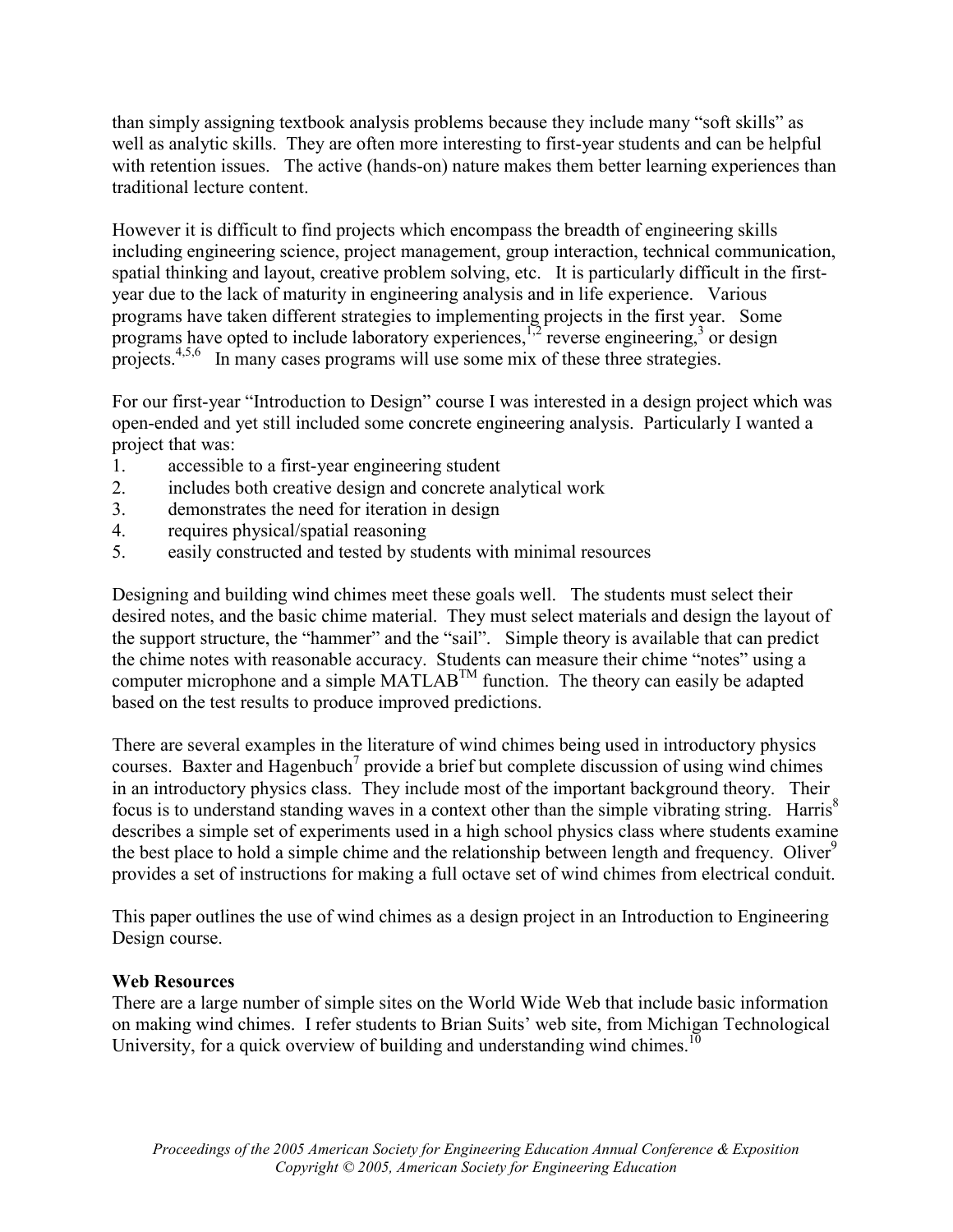The Chuck's Chimes website, which one of my students located, reviews the basic theory of wind chimes plus a discussion of finding an ideal length for a tube where the frequency produced by the tube matches a fundamental frequency of the air column inside the tube.<sup>11</sup> This page also includes a tube length calculator and some example wind chime designs. A range of other sites review the basic equations and give information on people's experience building wind chimes. They range from a retired engineer's web page to that for a middle school math teacher.<sup>12-15</sup>

Web sites are available that can be help students with selecting notes for their wind chime. The Grace Notes Windchimes' website includes recordings of various wind chimes they sell with specification of what notes are used in each chime.<sup>16</sup> Michael Furstner's Jaz Class web site has a brief explanation of many common scales and cords including the major and minor pentatonic scales that are most commonly used in wind chimes. The site includes example wave files of the scales played on a piano and a listing of the notes in the scale for all twelve keys.<sup>12</sup>

## Project Details:

Students in groups of three or four are asked to design, build and test a wind chime with at least five chimes. They are asked to demonstrate the stages in the design process outlined in their textbook<sup>19</sup> and to include some iteration in their design. Particularly they are asked to select target notes, predict the tube size required to obtain the desired notes and build those tubes. They are then asked to test their chimes and correct their design based on test results.

This project allows students to experience a wide range of design issues. Students must consider the application, i.e., what notes will be interesting and appealing. They can use solid engineering science theory to predict the required length of the tubing. They use simple Fourier spectrums to test their resulting tubes. Students must design the tubing hanger and sail which requires consideration of practical and geometric issues. Through-out there are many creative and aesthetic issues to consider.

Construction of the wind chimes is fairly simple and inexpensive. Steel conduit or copper water pipe available at most any hardware store can be used to build the chimes. Type L and M copper pipe have different wall thicknesses which allow for further variation. Students can also check with metal distributors for a wider range of materials. Smaller diameter tubing (less than 2) inches in diameter) can easily be cut using an inexpensive and safe tubing cutter. The top support plate, the "ringer" and the "sail" can be made with wood or other simple materials using a drill, scroll saw and simple hand sanding.

I set up the student groups using a jigsaw approach. The week before beginning the project, students are surveyed about their background in music, their shop experience and their access to shop equipment. A copy of this survey is shown in appendix A. Then groups are set such that each group has at least one "music expert" and one "shop expert." This approach recognizes that students have different backgrounds in these areas and some will need help with either background in music or shop. Because we are primarily a commuter campus with a significant population of non-traditional students, many students have access to excellent shop facilities at home or at work.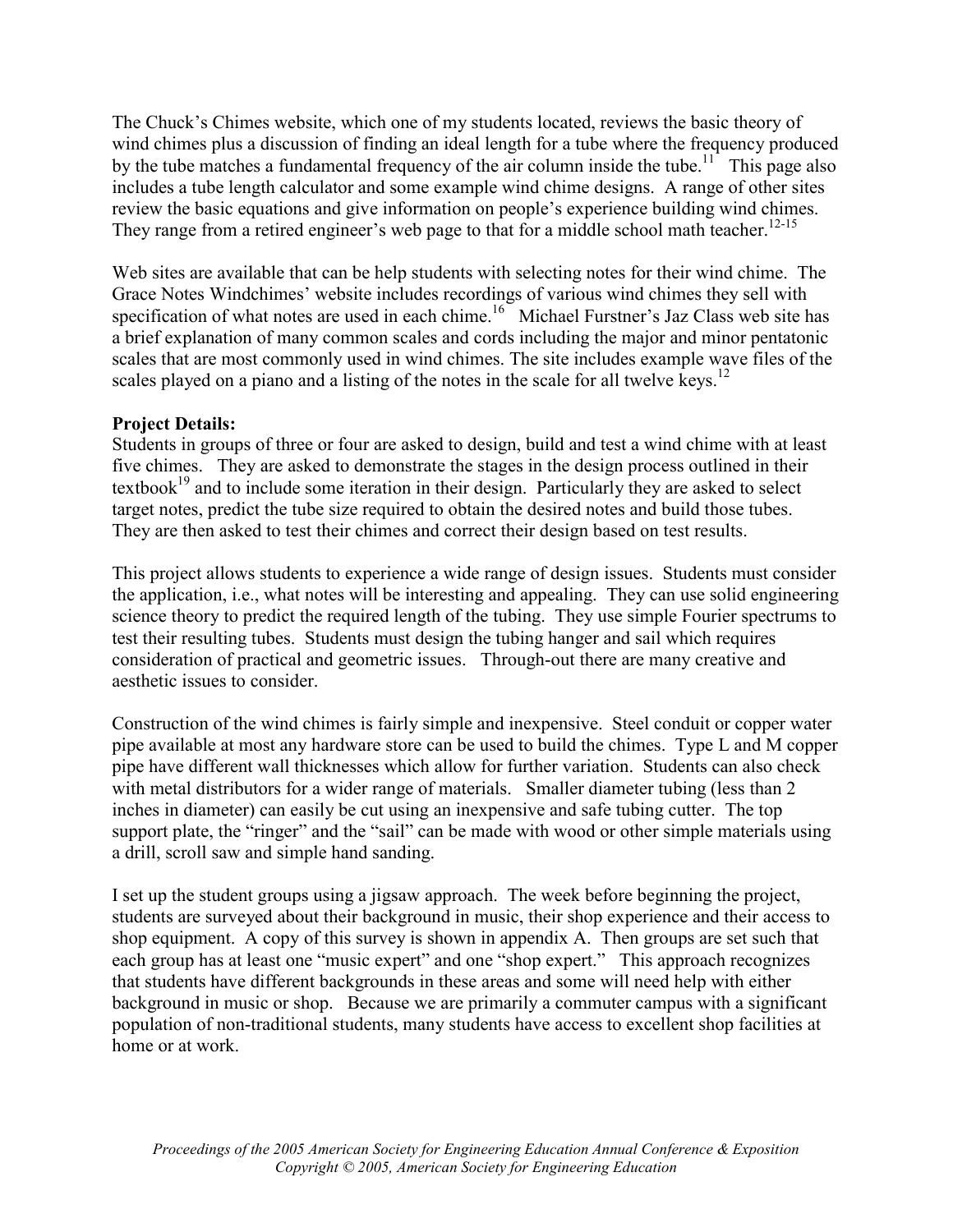Students are asked to follow a project management scheme which is a modified version of that proposed by Moor and Drake.<sup>19</sup> This project management setup includes setting group ground rules, setting and maintaining a schedule, and completing weekly project meetings and memos. At the end of five weeks, students present their work in class including a demonstration of their chimes and submit a written memo report. The final written report must include a design that is reproducible and must include drawings of the wind chime.

This project was used in the Fall 2004 "Introduction to Engineering Design" class at Indiana University - Purdue University Fort Wayne. This is the last of several first-year engineering classes, students have previously completed classes in both MATLAB and AUTOCAD. There were 27 students in the fall semester class.

In this class a series of short projects were used to allow students to have a variety of design experiences including both individual and group projects. In addition to this project, students had completed a quick paper design of a coffee delivery system,<sup>20</sup> a toy glider design and a library research project.

### Lecture content:

### Project Management:

An initial in class session is used for students to develop ground rules for their groups, and to begin preparing a GANTT schedule for their project. In subsequent sessions students are introduced to a system of weekly project review meetings and memos where they set deliverables for the next week, assigning a primary person responsible for each deliverable, a due date and a priority to each deliverable. Each week they review their progress on these deliverables. Details on this type of approach are outlined in Moor and Drake.<sup>19</sup>

### Introduction to sound & music

Students are briefly introduced to some basic concepts of sound and music. The wave nature of sound and compression waves are reviewed. The basic characteristics of a musical note, its frequency, amplitude and shape are discussed. A chart of frequencies, such as that shown in Table 1 for an Equal Tempered Scale is provided and discussed. The idea that frequencies double every octave is noted.

| Octave                  | $\mathbf{0}$ |       | 2      | 3      | 4      | 5      | 6       | 7       |
|-------------------------|--------------|-------|--------|--------|--------|--------|---------|---------|
| C                       | 16.35        | 32.7  | 65.41  | 130.81 | 261.63 | 523.25 | 1046.5  | 2093    |
| $C^{t}/D^{b}$           | 17.32        | 34.65 | 69.3   | 138.59 | 277.18 | 554.37 | 1108.73 | 2217.46 |
| D                       | 18.35        | 36.71 | 73.42  | 146.83 | 293.66 | 587.33 | 1174.66 | 2349.32 |
| $\overline{D}^{\#}/E^b$ | 19.45        | 38.89 | 77.78  | 155.56 | 311.13 | 622.25 | 1244.51 | 2489.02 |
| E                       | 20.6         | 41.2  | 82.41  | 164.81 | 329.63 | 659.26 | 1318.51 | 2637.02 |
| F                       | 21.83        | 43.65 | 87.31  | 174.61 | 349.23 | 698.46 | 1396.91 | 2793.83 |
| $F^{\#}/G^b$            | 23.12        | 46.25 | 92.5   | 185    | 369.99 | 739.99 | 1479.98 | 2959.96 |
| G                       | 24.5         | 49    | 98     | 196    | 392    | 783.99 | 1567.98 | 3135.96 |
| $G^{\#}/A^b$            | 25.96        | 51.91 | 103.83 | 207.65 | 415.3  | 830.61 | 1661.22 | 3322.44 |
| A                       | 27.5         | 55    | 110    | 220    | 440    | 880    | 1760    | 3520    |
| $\overline{A^{\#}/B^b}$ | 29.14        | 58.27 | 116.54 | 233.08 | 466.16 | 932.33 | 1864.66 | 3729.31 |
| B                       | 30.87        | 61.74 | 123.47 | 246.94 | 493.88 | 987.77 | 1975.53 | 3951.07 |

|  |  |  | <b>Table 1:</b> Frequencies (Hz) for an Equal Tempered Scale ( $A4 = 440$ Hz). Adapted from Suits <sup>10</sup> . |  |
|--|--|--|-------------------------------------------------------------------------------------------------------------------|--|
|  |  |  |                                                                                                                   |  |

Proceedings of the 2005 American Society for Engineering Education Annual Conference & Exposition Copyright © 2005, American Society for Engineering Education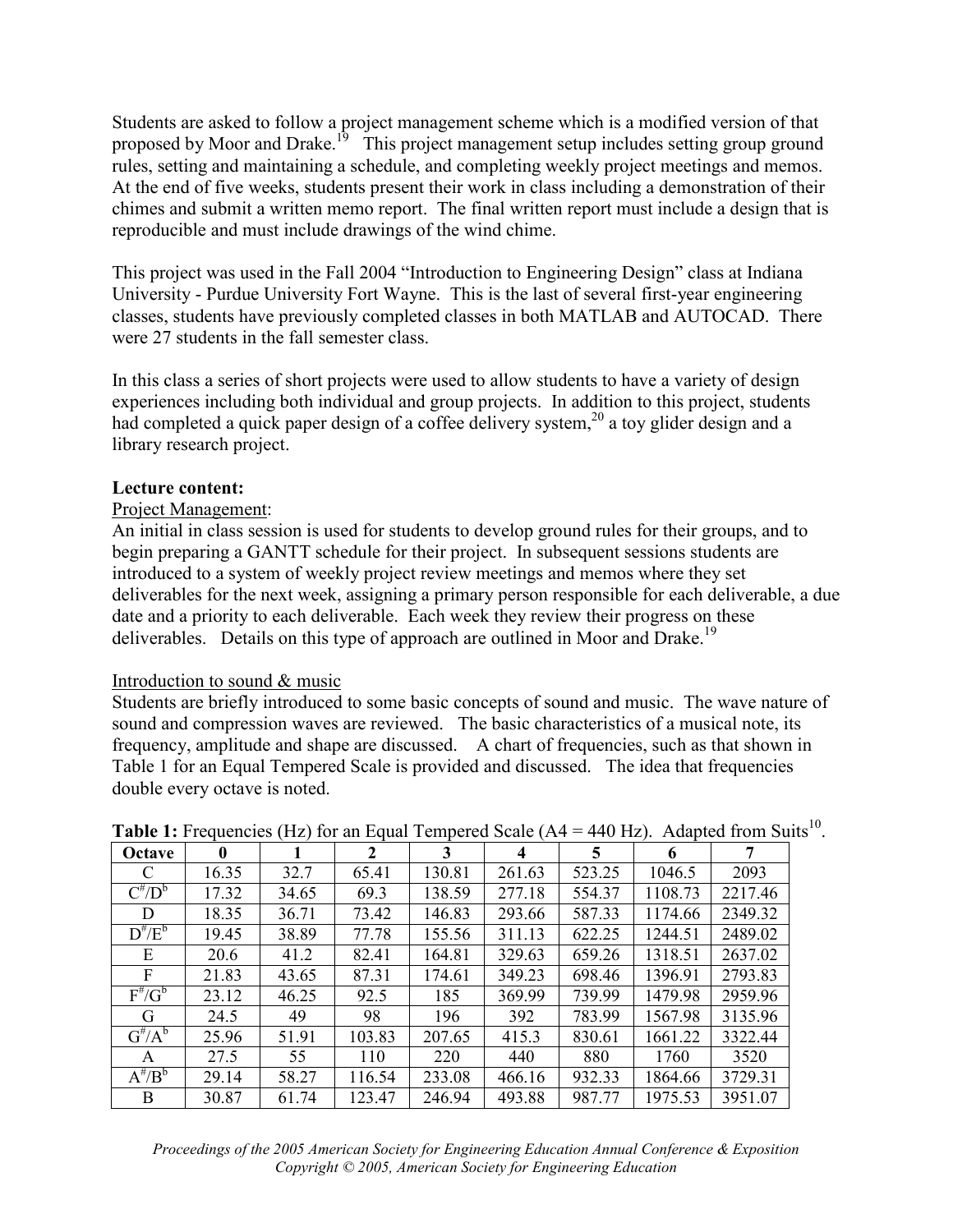### Wind chime background:

Students are provided with equation 1, Euler's equation for the ringing of a hollow chime.<sup>7</sup> This equation is the solution to the fourth-order wave equation. The concepts of nodes and antinodes are discussed. They are informed that the first node is located 22.4% from the end of a tube or rod. This point is the ideal point to suspend the chime. The center of the rod forms an anti-node, making it an ideal place to strike the chime.

$$
f_1 = \frac{(kL)_1^2}{2\pi L^2} \sqrt{\frac{EI}{\rho A}}
$$
  
where:  
 $f_1$  = the primary frequency  
 $(kL)_{1} = 4.73$   
 $L =$  length of the rod  
 $E =$  Young's Modulus (Modulus of Elasticity)  
 $\rho$  = density of the material  
 $A =$  cross sectional area  
 $I =$  moment of area

It is important to be aware that for a vibrating tube the overtones are not simple harmonic multiples of the primary. They can be calculated by using different values for the constant  $(kL)_{i}$ , Table 2 lists the higher values of this constant.

Table 2: Values of the constant (kL)<sub>i</sub> used for calculating overtones (adapted from Baxter and Hagenbuch<sup>7</sup>)

| Overtone | Constant<br>(kL | Ratio of overtones to primary<br>(kL) |
|----------|-----------------|---------------------------------------|
| primary  |                 |                                       |
|          | 705             | $\eta$ $\tau$                         |
|          |                 |                                       |

Physical Properties and Area Moment of Inertia:

A brief discussion of physical properties is included particularly Young's Modulus and Density. Table 3 is provided with values for these two quantities. A brief conceptual discussion of the Area Moment of Inertia is included. I present that the area moment of inertial,  $I = \frac{1}{4} \pi r^4$ , w for a circular cross sectional area, where r is the radius and  $I = 1/12$  s<sup>4</sup> for a square where s is the length of one side. Noting that superimposed moments can be added algebraically we derive the moment of inertia for an annulus. In equation 1, the moment of inertia is divided by the cross sectional area, dividing the resulting moment for an annulus by the area of the annulus results in equation 2.

$$
\frac{I}{A} = \frac{(r_1^2 + r_2^2)}{4}
$$
 (2)

where, where  $r_1$  and  $r_2$  are the inner and outer radius of the tube. This equation was included in the initial information provided the students so that they could get started and the explanation of its source presented later.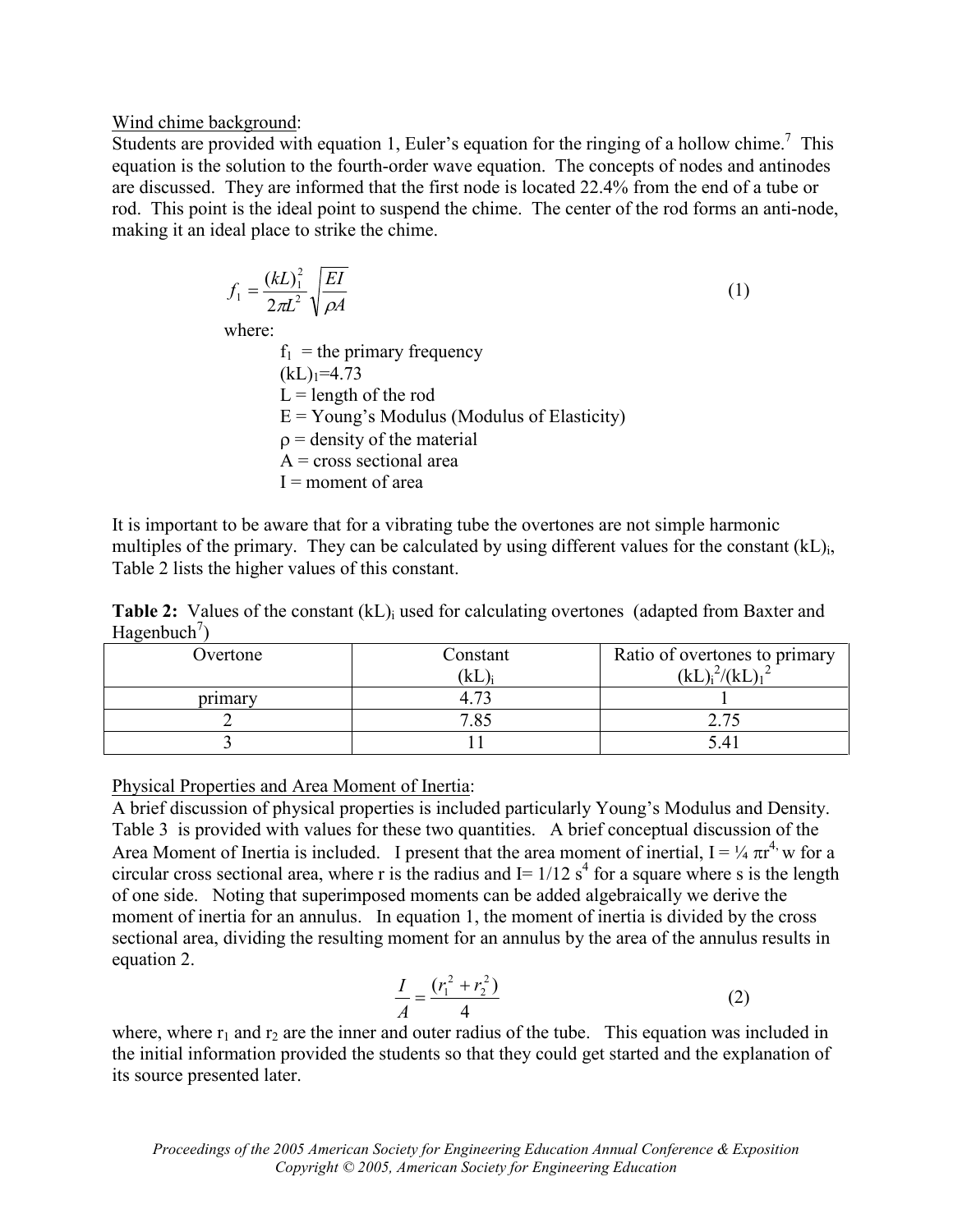## Working with Equations & Units

The above equations provide an excellent opportunity to review the basics of unit analysis and the metric system. Particularly students must understand how to work with the MPa units in the above equation. I take this opportunity to review unit systems and the analysis of units in an equation.

In discussing this equation we also review the importance of assumptions. In this case, key assumptions are: (1) that the tube vibrates freely in space, and (2) that the properties are uniform over its length and we have obtained the correct values for these properties. Both of these assumptions can become important in actual practice. The first assumption implies that we must hang the tubes in a manner which minimizes the impact on the tube's vibration. Hanging at the first node helps insure this assumption is not violated.

| Material     | Young's Modulus | Density    |
|--------------|-----------------|------------|
|              | (MPa x $10^4$ ) | $(Kg/m^3)$ |
| Aluminum     | 6.9             | 2700       |
| <b>Brass</b> | 10.1            | 8530       |
| Copper       | 11.0            | 8940       |
| Magnesium    | 4.5             | 1740       |
| Nickel       | 20.7            | 8900       |
| Steel        | 20.7            | 7800       |

|  |  |  | <b>Table 3:</b> Physical Properties for use in equation 1 (adapted from Callister <sup>21</sup> ) |
|--|--|--|---------------------------------------------------------------------------------------------------|
|  |  |  |                                                                                                   |

The second assumption is important when making the chimes from steel. Because steel is an alloy that can have varying properties due to alloy composition and treatment, the properties given for steel in Table 3 are probably not exact for the galvanized steel conduit that we get at the local hardware store.

To help deal with this problem, I introduce the concept of a lumped parameter model. In equation 1, if the tube material and cross section are held constant, only the frequency and the length vary. For this case all the other parameters can be lumped into a single adjustable parameter. Equation 3 results, where the frequency times the length squared is equal to a constant.

 $fL^2 = constant$  (3)

Students are encouraged to use this lumped parameter model to analyze the results of their initial testing. If their initial test results are not as close as they would like to their desired notes they can (1) check to see that the value calculated in equation 3 is truly constant, and (2) they can use this constant to predict how much they need to modify their tube lengths.

# Fourier Transform Analysis

Students are introduced to the concept of a Fourier Transform and the resulting Power Spectra without going into the details of the mathematics. This background includes a discussion of constructing a function out of a sine wave series and the review of some example Power Spectra.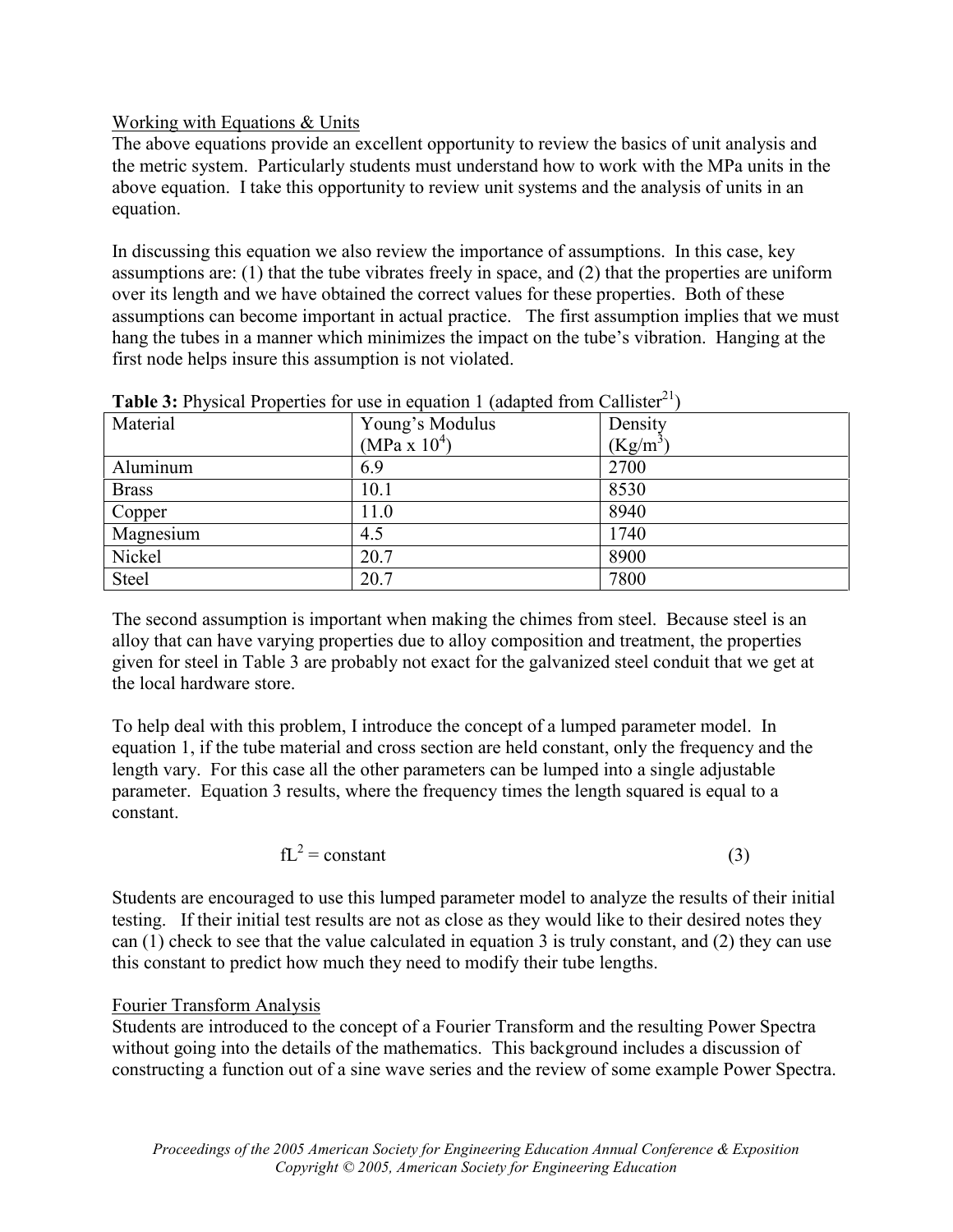Students are instructed how to use the Windows Sound Recorder to record their chime as a .wav file. This includes a discussion of the concepts of sampling frequency and bit resolution. They can analyze the result using a provided MATLAB function which produces a power spectra from the first 4096 points in wav file (approximately 0.5 sec of real time if recorded at a sampling rate of 8000 Hz). The MATLAB function used was written by Mark Peterson a graduate student at the University of Colorado and is available on the web.<sup>22</sup> Figure 1 shows an example graphical output from this function.



Figure 1: Output from Analyze function for a copper tube cut to be G4. The target nominal frequency is 392 Hz. MATLAB's data curser is used to mark the primary peak with a measured frequency of 398 Hz.

While this is a simple project it leads us to the discussion of a range of engineering issues. Most are important in all branches of engineering. This project easily leads to discussion of several specific engineering topics including the nature of materials, the vibration of solids, acoustics, and digital signal processing (DSP). The interesting topics of overtone prediction and measurement and the implied tone that can result from overtones were not addressed but could be interesting additions to the discussion.<sup>23</sup>

### Result

All eight groups in the class completed this project in the time allotted, made good use of the theory presented and had varied and creative solutions to the problem. Figures 1-3 show three examples of the resulting chimes. The student variations shown in this figure include a chime with chemically accelerated patina development using a recipe from "The Complete Metalsmith $^{224}$  and an example of some very detailed metal work on the sail. Students choose a variety of scales including both the major and minor pentatonic scale. One group chose to use tubes of three different diameters. Another group used very large diameter (2 inch OD) tubes and a toilet seat as the top support for the tubes!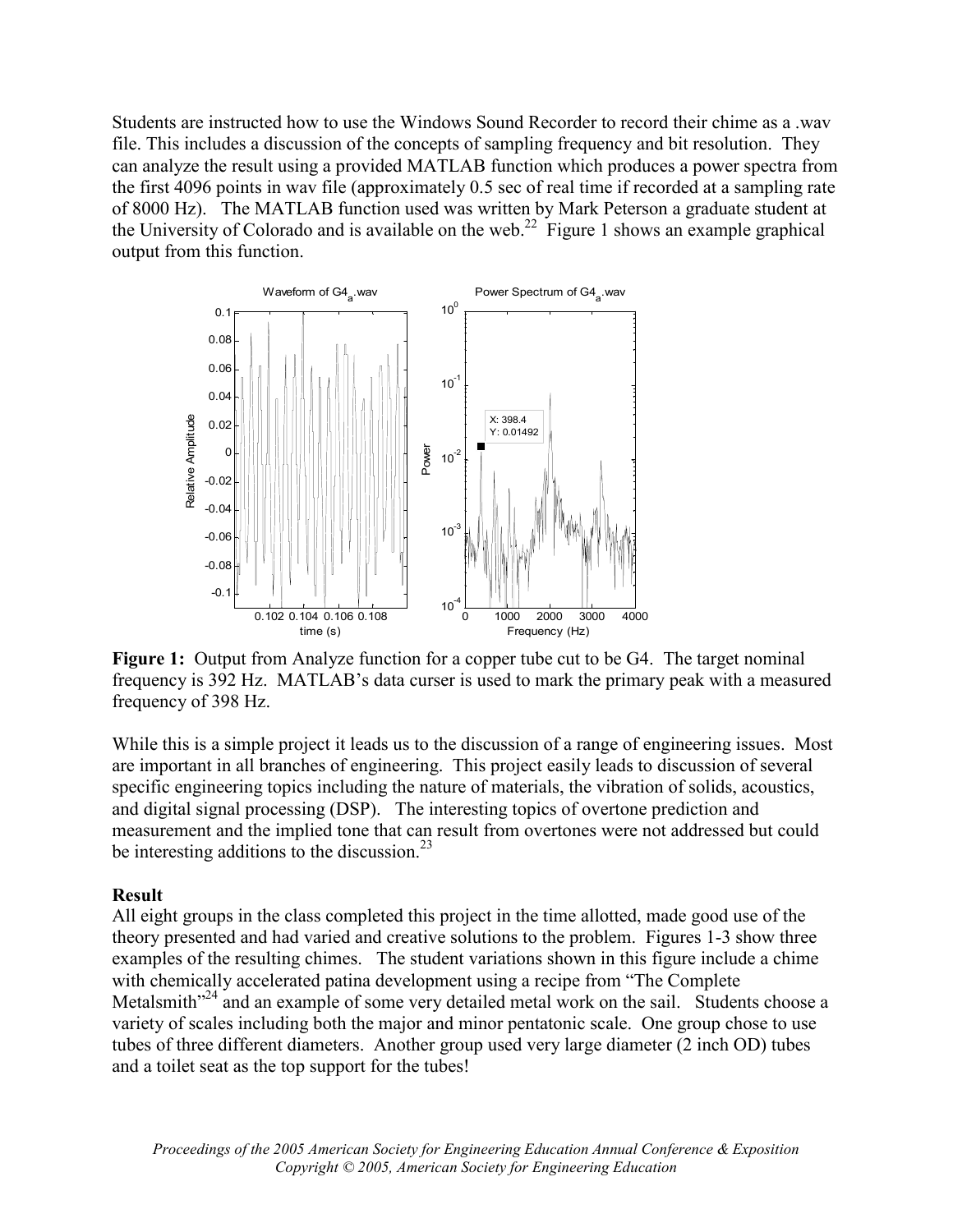There were also unique aspects to each group's design process. Some groups identified and used additional web resources (some of which were included in the earlier section). One group chose to use an alternative sound recorder to get better wave files. One group developed a temporary pinch hanger made from a large hinge to allow them to test the tuning of their chimes without drilling a support hole. Most groups used CAD or solid modeling programs to lay out the top support and set the spacing of the chimes and used some software tools to carry out the repeated calculations with equation 1. These included Excel spreadsheets, MATLAB functions and MATHCAD worksheets. Many groups tested alternative sail and hammer designs to gain their desired result.



Figure 2: Three examples of student wind chimes. All three of these chimes are made using copper tubing. The picture on the right shows a typical basic set of chimes. In the middle picture there are two chimes for each note and some very detailed work on the sail. The left hand set of chimes had a chemically accelerated patina.

On the Equaled Tempered Scale shown in Table 1, for each half step up, the frequency increases by 5.95% (note: 1.0595 is the twelfth root of 2). It is desirable that the notes be tuned much more precisely than this. Most copper tubes cut based on equation 1 were within 1% of the target frequency. Steel tubes showed a slightly greater error often 3 or 4 percent. When steel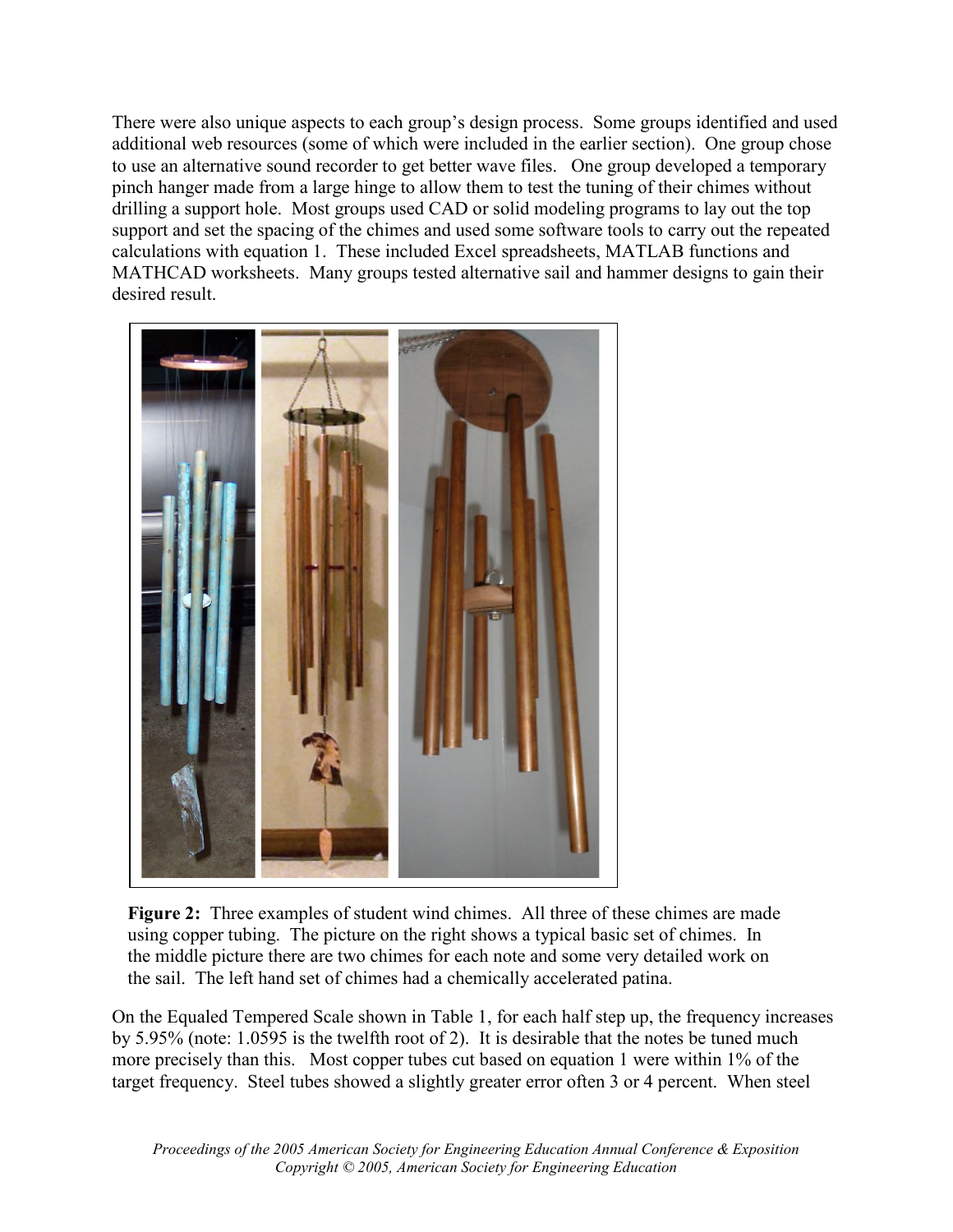tubes are cut based on the lumped parameter model (equation 3) and the results of initial tests, the resulting tubes were measured to be generally within 0.3 % of the target frequency.

# **Reflections**

Overall the project worked well and met my key goals of providing students with a design project that included some creative synthesis, some specific analysis, some physical/special reasoning and iteration of the design concept. The project was simple to construct and all groups were able to construct it using their own resources (with the precaution of making sure each group had a "shop" expert). In addition, these projects were completed in a short period of time allowing time for additional projects in the course. I will be using this project again in future classes.

In the future, I would include some additional structure and resources for the project management system. This would likely include some required milestones (e.g., preliminary design including note selection, tubing selection and length calculation, initial testing of a limited number of tubes for note accuracy, testing of complete wind chime with sufficient time to refine sail, hammer and support). It would also be fairly easy to change this project to one of building a musical instrument such as a xylophone.

This project was completed in five weeks to allow for multiple projects in the class. However, it is not necessary to complete it in this short a period of time. During the five-week period all assignments were directly related to the project. This project would naturally expand if assignments unrelated to the project were being completed. For a semester long project additional expectations might include more background research, detailed evaluation of alternative chime materials, a complete intermediate design for review, analysis of market acceptance issues and estimation of production costs. A particularly valuable addition could be an economic analysis of producing and selling the wind chime.

## Acknowledgement:

I am indebted to Professors Jim Shaffer and Rodger Ruggles of Lafayette College for introducing me to the idea of using a wind chime as an introductory design project.

# Appendix:

Survey questions asked to aid in setting up groups:

- 1. What branch of engineering do you expect to major in:
	- $\Box$  Computer Engineering
	- $\Box$  Electrical Engineering
	- $\Box$  Mechanical Engineering
	-

 $\Box$  Other (please specify)

- 2. How much experience do you have operating simple hand tools in wood or soft metal (saws, hand drills …)
	- $\Box$  No experience
	- $\Box$  Some experience at home with hand tools (manual and power)
	- $\Box$  School experience (shop classes)
	- $\Box$  Job experience with hand tools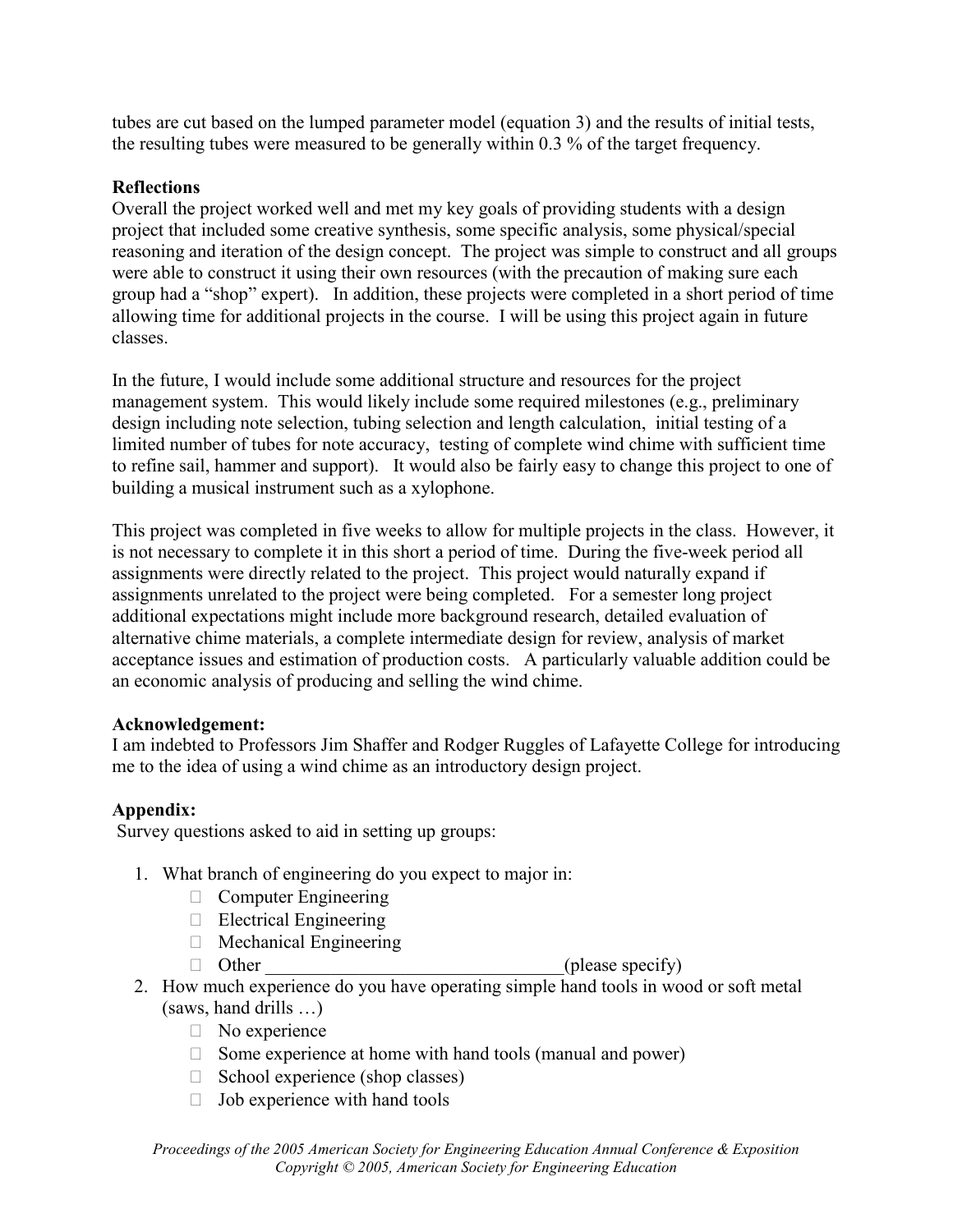- $\Box$  Experience with machine shop equipment
- $\Box$  Other
- 3. Do you have access to a shop with hand or power tools that you are qualified and allowed to operate?
	- $\Box$  No access to shop equipment
	- $\Box$  Access to simple home hand tools
	- $\Box$  Access to portable hand power tools (drills, saw ...)
	- $\Box$  Access to a full shop
	- $\Box$  Other
- 4. How much musical background do you have?
	- $\Box$  Cannot carry a tune given a bucket
	- $\Box$  Three cords on a guitar
	- $\Box$  Play an instrument or have been in a vocal music group
	- $\Box$  Background in playing an instrument and in music theory
	- Other \_\_\_\_\_\_\_\_\_\_\_\_\_\_\_\_\_\_\_\_\_\_\_\_\_\_\_\_\_

### References

- 1 Hesketh, R.P,. K. Jahan, A.J. Marchese, T. R. Chandrupatla, R. A. Dusseau, C. S. Slater, and J. L. Schmalzel, "Multidisciplinary Experimental Experiences in the Freshman Clinic at Rowan University," Proc. Conf. Amer. Soc. Eng. Educ., Session 2326 (1997).
- 2. Quin, R. G., " $E^4$  Introductory Engineering Test, Design and Simulation Laboratory," J. Eng. Ed., 82(4) 223-226, October 1993.
- 3 Farrell, S., R. P. Hesketh, J. A. Newell, and C. S. Slater, "Introducing Freshmen to Reverse Process Engineering and Design through Investigation of the Brewing Process," Int. J. Eng. Ed., 17(6) 588-592 (2001).
- 4. Johnson, R., and L. Anneberg, "Sundials Make Interesting Freshman Design Projects," Proc. Conf. Amer. Soc. Eng. Educ., Session 2793 (2002).
- 5 Soysal, O. A., "Project Based Learning of Energy Conversion Principles at Freshman Level," Proc. Conf. Amer. Soc. Eng. Educ., Session 2533 (2002).
- 6. Harvey Mud paper.
- 7. Baxter, G.W. and Hagenbuch, K.M., "A student project on wind chimes," Phys. Teach. Vol. 36, pp. 204- 208, (April 1998).
- 8. Harris, R. W. "Using Wind Chimes to Introduce the Physics Course," Phys. Teach. Vol. 38, pp. 218-219, (April 2000).
- 9. Oliver, D.L.R., "Hollow-tube chimes," Phys. Teach. Vol. 36, pp. 209-210, (April 1998).
- 10. Suits, Brian, "Make your own wind chimes," http://www.phy.mtu.edu/~suits/windchime.html, n.d., accessed, 12/2004.
- 11. "Chuck's Chimes," http://www1.iwvisp.com/cllsj/windchimes/, n.d., accessed, 12/2004.
- 12. Kirkpatrick, Jim, "Making Wind Chimes," http://www.metalwebnews.com/howto/wchime/wchime.html, (5/5/96) accessed 12/2004.
- 13. Lee Hite, "An Engineering Approach to Wind Chime Design or What Makes Toast, Toast ?," http://home.fuse.net/engineering/Chimes.htm, accessed 12/2004.
- 14. Casey, Jay, "The wind chime project," http://www.twinlakes.k12.in.us/schools/web/jcasey/windchimes.htm (02/03/04), accessed 12/2004.
- 15. Lowes, "Making Pipe Wind Chimes," http://www.lowes.com/lkn?action=howTo&p=HomeDecor/WindChimes.html&rn=RightNavFiles/rightNav HomeDecor#chimes, (2003), accessed 12/2004.
- 16. Grace Note Windchimes, Inc. http://www.gracenotes.com/chimepart.html, 2/2004, accessed 12/2004.